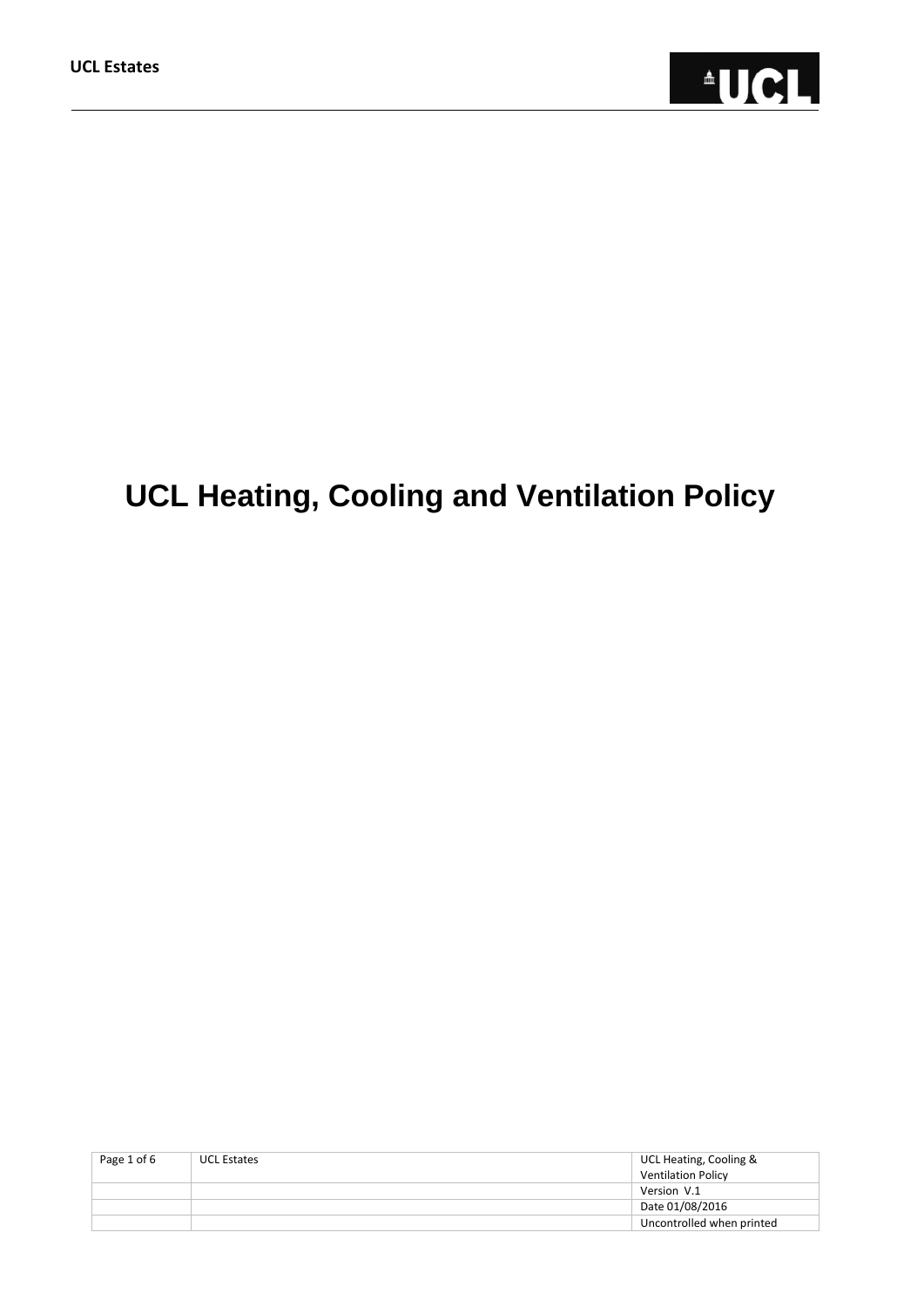# **1. Introduction**

This document describes UCL's policy for heating, cooling and ventilating spaces within the University in line with the University's Environmental Sustainability Strategy and Health and Safety Policy.

 $\triangleq$ 

UCL spends £14 million a year on energy, it is estimated that over 50% of this cost is the result of heating, cooling and ventilating our buildings. Not only does this represent a significant cost to the university, it has a major environmental impact – over  $45,000$  tonnes of  $CO<sub>2</sub>$  in 2014. It is therefore essential that actions are taken to reduce the level of energy used for heating and cooling.

# **2. Heating Season**

There are three heating control seasons:

Winter – November, December, January and February

Spring/Autumn – March, April, May, September and October.

Summer – June, July and August

In the Winter heating will be on, in the Summer heating will be turned off. During the Spring/Autumn season the Building Management System will only turn on the heating when either:

- External temperatures drop below 16°C for 8 consecutive hours in a 24 hour period or more.
- External temperatures drop below 17°C for 24 hours or more.

This prevents heating being activated on cooler spring/autumn mornings which can cause overheating later in the day. For buildings without a Building Management System the heating season start date will be decided by Estates, based on average outside temperatures.

#### **3. Minimum & Maximum Temperature**

1

The Estates Division will aim to heat spaces across campus to between 19-21°C during the Winter, Spring and Autumn seasons as required. This is in line with CIBSE guidance and is three degrees higher than the level required in the legislative document: Control of Fuel and Electricity (Heating) (Control) (Amendment) Order 1980. Increasing the temperature from 21°C to 22°C can cause  $CO_2$  emissions to rise by as much as  $8\%$ <sup>1</sup>.

| Page 2 of 6 | <b>UCL Estates</b> | UCL Heating, Cooling &<br>Ventilation Policy |
|-------------|--------------------|----------------------------------------------|
|             |                    | Version V1                                   |
|             |                    | Date 01/08/2016                              |
|             |                    | Uncontrolled when printed                    |

#### <sup>1</sup> Reference: Based on data provided by the Carbon Trust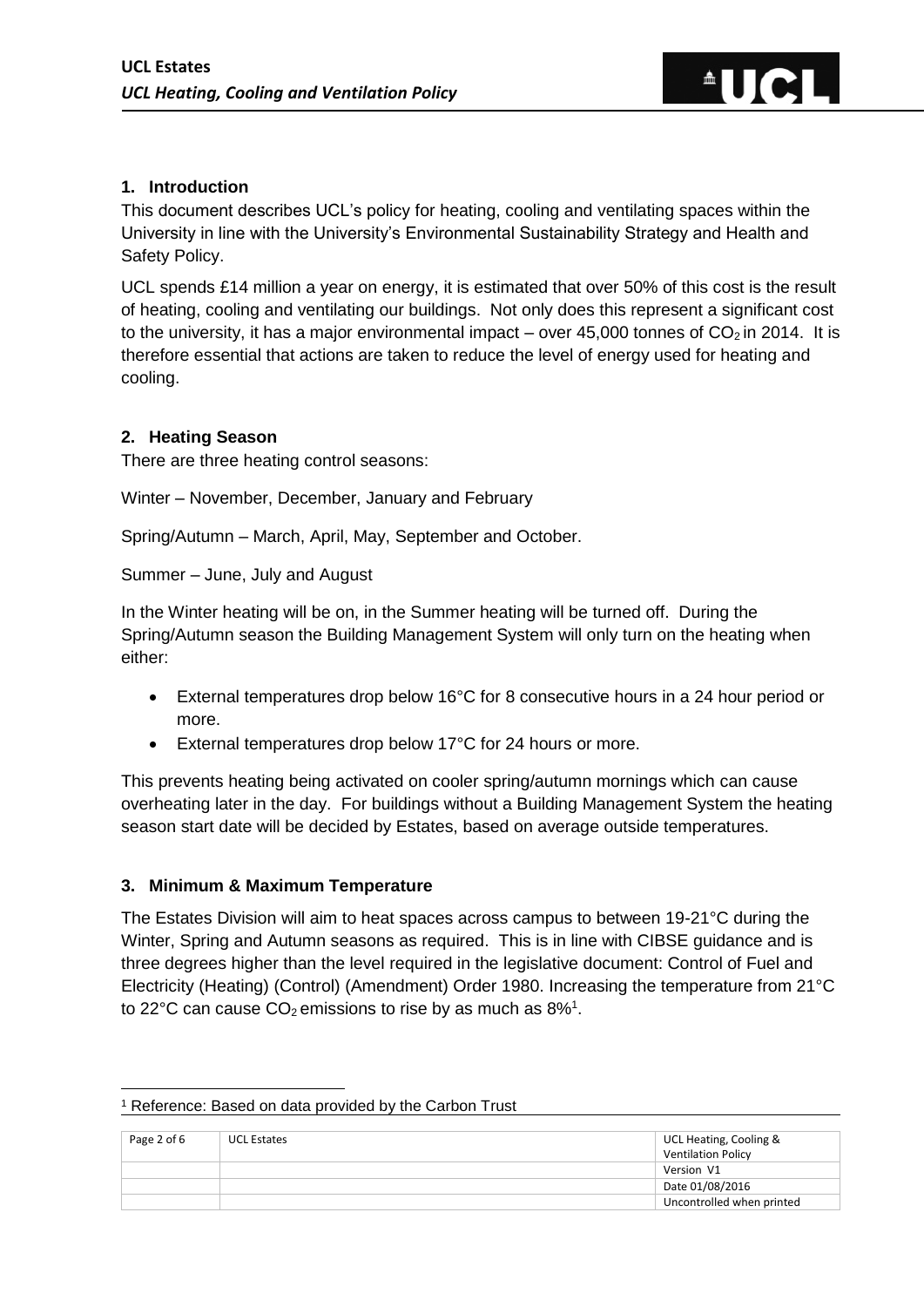$\triangle$ TIC

In the summer where air conditioning is provided the systems will aim to maintain a minimum internal temperature of 22°C, with air conditioning being activated at 25°C.

Where there is a specific temperature requirement outside of these ranges for research or scientific purposes this will be considered if robust evidence can be provided, i.e. manufacturer's data sheets for equipment. To improve cognitive function at elevated  $CO<sub>2</sub>$ levels lecture theatres will be cooled to 20°C where there is separate control for the lecture theatre to the rest of the building.

Achieving the heating levels stipulated in this policy should not require significant investment in new heating controls or systems, but will rather be achieved through adjusting current equipment or by cost-effective investment with a short-term payback. For example, repositioning of room or radiator thermostats, adding thermostats, insulation or draughtproofing. 19-21 Degrees is a desired value for the majority of the building and some areas may not achieve this temperature either by circumstance or design. Controls will be adjusted to suit the majority not to satisfy the coldest areas of the building. Cold areas will be investigated to identify how they can be improved.

There are a number of legacy heating and cooling issues across the campus, which the Estates Division is working to rectify, these legacy issues may mean that the temperatures identified above are not met in all cases initially. However, issues should be reported through the customer services centre.

# **4. Timing of heating/cooling provision**

Normal heating, cooling and ventilation hours are 8.00am to 6.00pm Monday to Friday, with the following exceptions:

- Cafes, bars, libraries and other student spaces as per advertised opening hours.
- Student residential accommodation which will be provided from 7.00am to 2.00am Monday to Sunday (a night set-back of 16°C will be provided outside of these hours).

For laboratory spaces which need to be maintained at a constant temperature requests to extend the provision of heating, cooling and ventilation outside of these hours should be made through the customer service request form: [www.ucl.ac.uk/maintenance-service-requests/.](http://www.ucl.ac.uk/maintenance-service-requests/)

Out of hours heating, cooling and ventilation will be provided to centrally bookable spaces when they are in use.

One-off out of hours heating/cooling requests for evening/weekend events, should be made using the customer service request form: [www.ucl.ac.uk/maintenance-service-requests/.](http://www.ucl.ac.uk/maintenance-service-requests/) Sufficient notice (48 hours) should be given to ensure that your request can be implemented.

The majority of buildings on the Central Campus are heated by the district heating system. The district heating system runs primarily on Combined Heat and Power Engines (which have

| Page 3 of 6 | <b>UCL Estates</b> | UCL Heating, Cooling &<br>Ventilation Policy |
|-------------|--------------------|----------------------------------------------|
|             |                    | Version V1                                   |
|             |                    | Date 01/08/2016                              |
|             |                    | Uncontrolled when printed                    |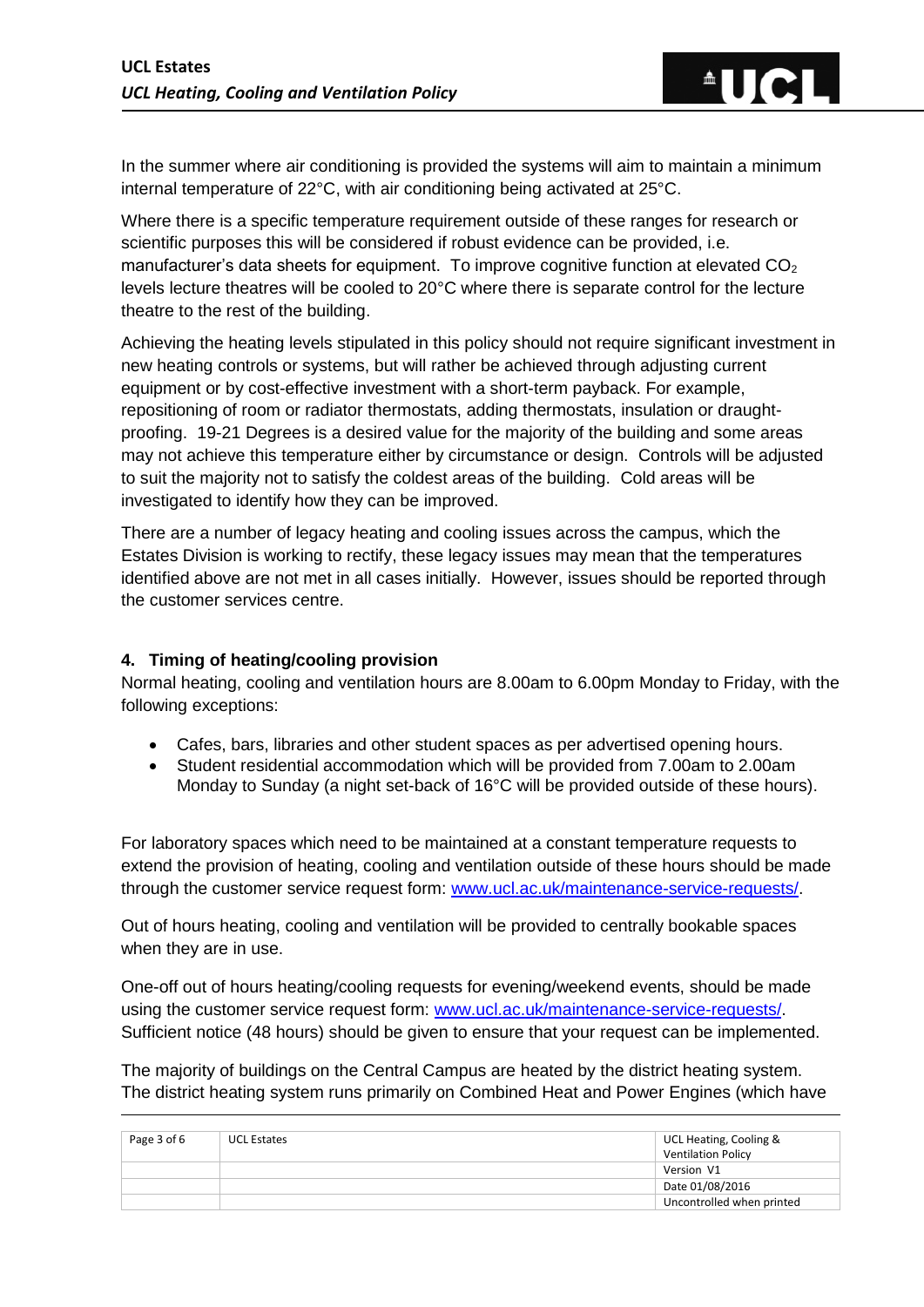a lower carbon intensity) rather than the gas and oil boilers. To ensure efficiency of the system some buildings on the district heating system may not see a temperature drop overnight.

 $\triangle$   $\blacksquare$ 

### **5. User control of heating**

Heating, Ventilation and Air Conditioning (HVAC) systems in each building are in the majority controlled by a Building Management System (BMS). The BMS detects both internal and external temperatures and, based on previous performance, calculates the appropriate time to switch systems (boilers, pumps etc.) on in order to achieve the desired temperature by the start of the occupancy period. BMS settings are maintained and adjusted by Estates. Non-Estates staff members may request read-only access to the BMS (but should demonstrate a need – e.g. to monitor critical environmental conditions for research), but may not make changes to any settings.

Where local heating controls e.g. thermostatic radiator valves, are provided, it is expected that occupants will manage these to maintain internal temperatures at 19-21°C. Windows and doors should be kept closed during the heating season.

### **6. Portable Heaters & Coolers**

The use of portable heaters or air-conditioning units is not authorised in any University premises. This is because:

- They prevent heating being provided in other parts of a building as they cause false temperatures to be sensed by the BMS which can prevent other parts of the building being heated.
- The electrical system may not be designed for heavy electrical loads associated with portable HVAC units potentially causing overloads, trips and disastrous circuit failures.
- Portable heating/cooling units produce three times more  $CO<sub>2</sub>$  compared to centralised heating/cooling systems.
- They increase the risk of fire.

The exception is when existing systems have been found by Estates Services to be incapable of meeting acceptable conditions due to plant failure, building condition, or extreme climatic conditions. In such a situation, Estates will provide the portable heating and cooling devices.

Any portable heaters or coolers that are not provided by Estates may be removed by the Estates team without notice.

#### **7. Criteria for Refrigerant Cooling Provision**

Air conditioning or local cooling may only be installed if:

• It is required by regulation or enforceable code of practice (e.g. Home Office Scientific

| Page 4 of 6 | UCL Estates | UCL Heating, Cooling &<br>Ventilation Policy |
|-------------|-------------|----------------------------------------------|
|             |             | Version V1                                   |
|             |             | Date 01/08/2016                              |
|             |             | Uncontrolled when printed                    |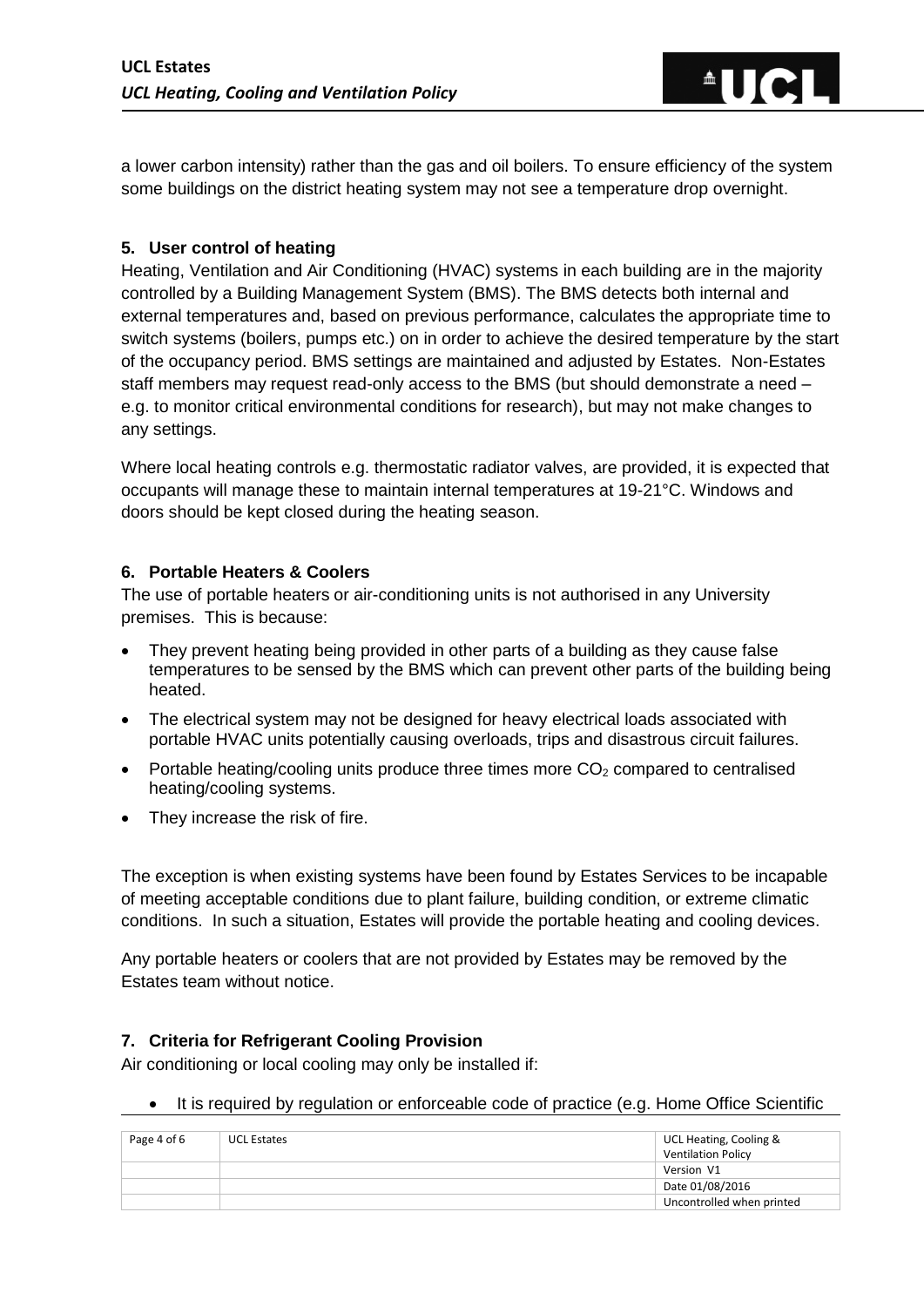

- Procedures), or
- There is a specific identifiable academic need (such as chemical deterioration at elevated temperatures or equipment temperature requirements that cannot be addressed by passive measures).

During hot summer conditions the following measures to increase comfort should be adopted:

- Relaxation of formal office dress to encourage individual adaptation to conditions
- Opening windows, using blinds and moving out of sunny areas<sup>2</sup>
- Flexible working so people can work at more comfortable times
- Increasing air movement; e.g. through the use of local fans (these can be equivalent to reducing the operative temperature by around 2ºC).
- Controlling or eliminating appliances that contribute to heat gains within the indoor environment, such as freezers, drying ovens, steam baths and IT equipment.
- Installation of solar film which can be arranged by Estates

There is no legal upper limit on internal temperatures. If after taking the above measures you are still constantly experiencing temperatures over  $28<sup>0</sup>$  C you can make a project request through Customer Services. The need for refrigerant cooling provision will then be assessed on a case by case basis, providing funding from the department is available to pay for the cost of installation<sup>3</sup>.

Unseasonable and unexpected weather conditions will not be a basis for the installation of cooling systems.

Where comfort cooling is provided it will be subject to control by Estates in the same way as the centralised heating systems. Stand-alone air conditioning units not connected to the Building Management System must not be installed.

#### **8. Procedure for Refrigerant Cooling requests:**

Any additional refrigerant cooling shall be business cased and approved by the Environmental Sustainability Team. The initial cooling assessment sheet (provided by Facilities and Infrastructure) shall be completed and submitted to the Environmental Sustainability Team [\(green-ucl@ucl.ac.uk\)](mailto:green-ucl@ucl.ac.uk).

The business case should specify:

Demonstration/modelling of consistently unacceptable temperatures.

 $3$  For spaces that are constantly experiencing temperatures over  $28^{\circ}$ C, where the use of the space has not been changed beyond its design intent and high heat producing equipment has not been added to the space (e.g. freezers) will be considered for refrigerant cooling paid for by Estates on a case by case basis.

| Page 5 of 6 | <b>UCL Estates</b> | UCL Heating, Cooling &<br>Ventilation Policy |
|-------------|--------------------|----------------------------------------------|
|             |                    | Version V1                                   |
|             |                    | Date 01/08/2016                              |
|             |                    | Uncontrolled when printed                    |

<sup>1</sup> <sup>2</sup> There may be exceptions where opening windows is not feasible, for example due to construction noise.